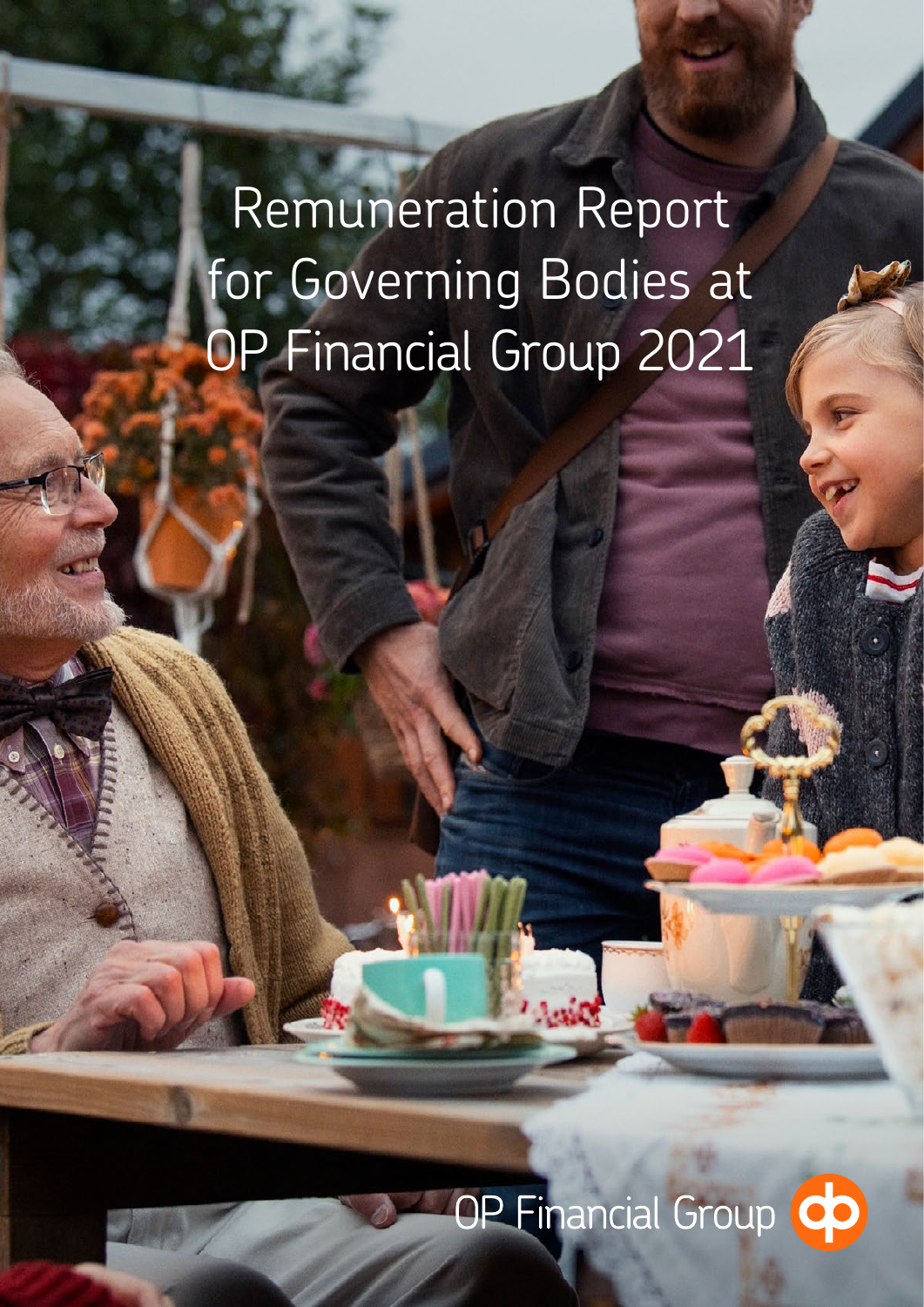

# Remuneration Report for Governing Bodies at OP Financial Group 2021

## **Contents**

| 4 Salaries, bonuses and fringe benefits of the President and Group Chief Executive Officer and their deputy5 |  |
|--------------------------------------------------------------------------------------------------------------|--|

#### <span id="page-1-0"></span>1 INTRODUCTION

This Remuneration Report for Governing Bodies describes salaries and fees/bonuses for 2021 paid to the members of OP Cooperative's Supervisory Council and Board of Directors, the President and Group Chief Executive Officer and their deputy as well as comparative remuneration figures for five years.

OP Financial Group's current three-tier governance structure entered into force, and OP Cooperative's Board of Directors, based on the new structure, took up its duties on 1 January 2020. Previously, the Executive Board, which consisted of management executives, acted as OP Cooperative's board of directors. Considering that they were not paid any separate compensation for board work, comparative figures for the previous years' average compensation payable to Board members are not available.

The role of OP Cooperative's Supervisory Council has changed after the Board of Directors was created, which can be seen in the levels of fees in 2020. A new President and Group Chief Executive Officer took up his duties in March 2018, so the figures before 2018 apply to the previous President and Group Chief Executive Officer, and the 2018 figures show both of their fees (the figures have been combined in the graph). OP Financial Group employees' average compensation has been calculated by dividing OP Financial Group's total salaries and bonuses by the annual average number of OP Financial Group employees.

OP Financial Group's earnings before tax best describes the performance of OP Financial Group's business and the earnings are also a key indicator for remuneration at OP Financial Group.

| Average remuneration (in euros)                                                          | 2017              | 2018            | 2019            | 2020            | 2021              |
|------------------------------------------------------------------------------------------|-------------------|-----------------|-----------------|-----------------|-------------------|
| Average total compensation of Supervisory<br>Council members                             | 18,893            | 18,140          | 19,493          | 15,011          | 13,083            |
| Average total annual compensation of<br>members of Board of Directors                    |                   |                 |                 | 89,000          | 90,800            |
| Total annual compensation of President and<br>Group Chief Executive Officer (Ritakallio) |                   | 635,541         | 855,461         | 921,896         | 1,045,885         |
| Total annual compensation of President and<br>Group Chief Executive Chair (Karhinen)     | 1,560,832         | 510,749         |                 |                 |                   |
| Average total annual compensation of OP<br>Financial Group employees                     | 48,477            | 50,490          | 51,875          | 53,660          | 58,267            |
| OP Financial Group's EBT, € million                                                      | €1,077<br>million | €959<br>million | €838<br>million | €785<br>million | €1,127<br>million |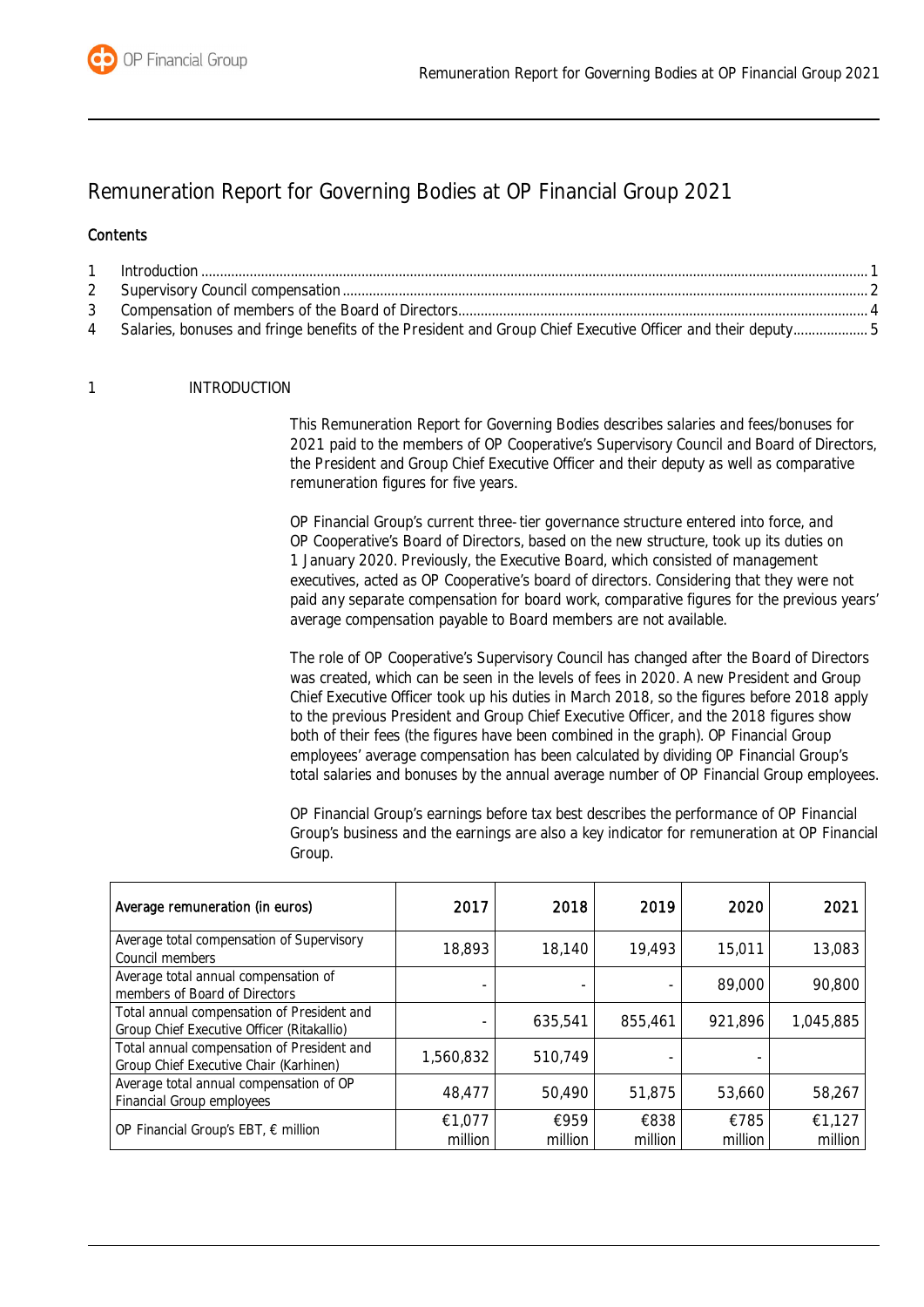



In the graph, compensation paid to the Supervisory Council and the President and Group Chief Executive Officer is not fully comparable for different years because the adoption of the three-tier governance structure affected the compensation levels of the Supervisory Council in 2020 and the President and Group Chief Executive Officer changed in 2018.

#### <span id="page-2-0"></span>2 SUPERVISORY COUNCIL COMPENSATION

Monthly fees and attendance fees confirmed by the Cooperative Meeting and payable to OP Cooperative's Supervisory Council Chair, Vice Chairs and members are as follows:

|                                            |                    |                              | Attendance                    |                              |  |
|--------------------------------------------|--------------------|------------------------------|-------------------------------|------------------------------|--|
| <b>Supervisory Council</b><br>compensation | Chair<br>(€/month) | Chair<br>$(\epsilon$ /month) | Member<br>$(\epsilon$ /month) | fee<br>$(\epsilon/m$ eeting) |  |
| 1 Jan 2021-31 Dec 2021                     | 5,000              | 2.500                        | 400                           | 600                          |  |

The compensation is paid in cash. The Chair, Vice Chairs and members of the Supervisory Council are covered by voluntary pension insurance, as referred to in the Employees Pensions Act (TyEL), through Ilmarinen Mutual Pension Insurance Company (only monthly fees accumulate TyEL pension)

The table below shows the meeting attendance of Supervisory Council members and the attendance fees paid to them in 2021: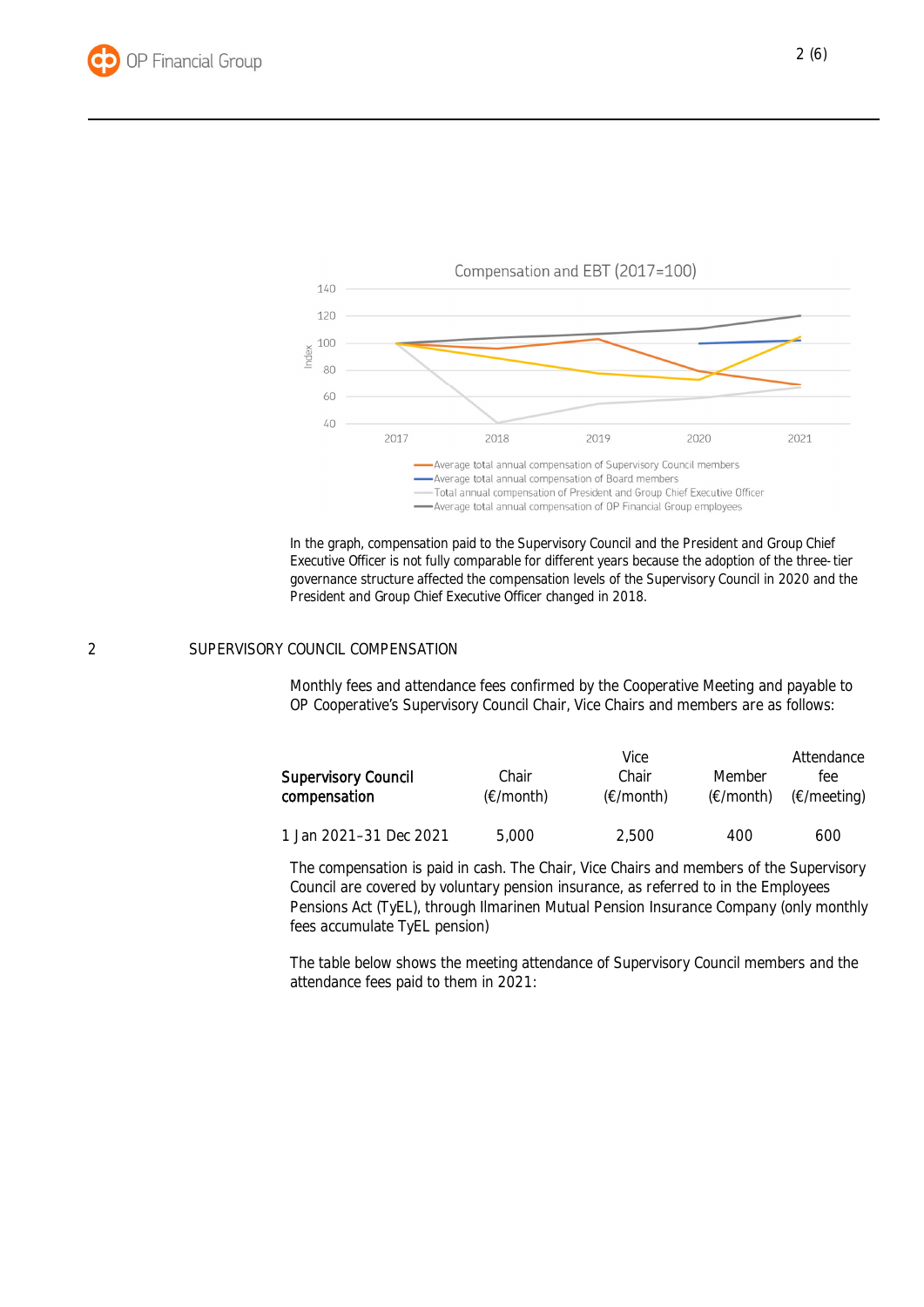|                                      | Meeting attendance       |                         |                        |                       |        | Compensation            |                     |                 |                          |
|--------------------------------------|--------------------------|-------------------------|------------------------|-----------------------|--------|-------------------------|---------------------|-----------------|--------------------------|
|                                      |                          |                         |                        |                       |        | Supervisory<br>Council  |                     |                 |                          |
| <b>Supervisory Council</b><br>member | Superviso-<br>ry Council | <b>Strategy</b><br>Unit | Remunera-<br>tion Unit | Coopera-<br>tive Unit | Chairs | Nomination<br>Committee | Attendance<br>fees  | Monthly<br>fees | Compensation<br>in total |
| Nikola Annukka, Chair                | 6/6                      | 3/3                     |                        |                       | 5/5    | 3/3                     | €10,200             | €60,000         | €70,200                  |
| Sotarauta Markku, 1st Vice           |                          |                         |                        |                       |        |                         | €8,400              | €30,000         | €38,400                  |
| Chair                                | 6/6                      |                         | 1/1                    |                       | 5/5    | 3/3                     |                     |                 |                          |
| Väänänen Ari, 2nd Vice               |                          |                         |                        |                       |        |                         | $\overline{€8,}400$ | €30,000         | €38,400                  |
| Chair                                | 6/6                      |                         |                        | 2/2                   | 5/5    | 3/3                     |                     |                 |                          |
| Arvio Kalle *                        | $\overline{1/1}$         | 1/1                     |                        |                       |        |                         | €1,200              | €1,600          | €2,800                   |
| Hakasuo Päivi                        | 6/6                      |                         | 1/1                    |                       |        |                         | €4,800              | €4,800          | €9,600                   |
| Harju Anne *                         | 1/1                      |                         |                        | 1/1                   |        |                         | €1,200              | €1,600          | €2,800                   |
| Helin Mika                           | 6/6                      | $\overline{2}/3$        |                        |                       |        |                         | €5,400              | €4,800          | €10,200                  |
| Hinkkanen Mervi                      | 6/6                      |                         |                        | 2/2                   |        |                         | €5,400              | €4,800          | €10,200                  |
| Hyvönen Raili **                     | 5/5                      | 2/2                     |                        |                       |        |                         | €4,800              | €3,200          | €8,000                   |
| Julkunen Saara **                    | 5/5                      |                         | 1/1                    |                       |        |                         | €4,200              | €3,200          | €7,400                   |
| Junttila Juha ***                    | 4/4                      |                         |                        |                       |        |                         | €3,000              | €3,600          | €6,600                   |
| Jurmu Taija                          | 6/6                      | 3/3                     |                        |                       |        |                         | €6,000              | €4,800          | €10,800                  |
| Kaakko Marja-Liisa *                 | 1/1                      |                         |                        |                       |        |                         | €600                | €1,600          | €2,200                   |
| Kainusalmi Mika **                   | 5/5                      |                         |                        | 1/1                   |        |                         | €4,200              | €3,200          | €7,400                   |
| Kietäväinen Seppo *                  | 1/1                      | 1/1                     |                        |                       |        |                         | €1,200              | €1,600          | €2,800                   |
| Kiuru Matti **                       | 5/5                      |                         |                        | 1/1                   |        |                         | €4,800              | €3,200          | €8,000                   |
| Korkonen Jaakko *                    | 1/1                      |                         |                        | 1/1                   |        |                         | €1,200              | €1,600          | €2,800                   |
| Kujala Päivi                         | 6/6                      |                         | 1/1                    |                       |        |                         | €4,800              | €4,800          | €9,600                   |
| Kuosa-Kaartti Katja                  | 6/6                      |                         | 1/1                    |                       |        |                         | €4,800              | €4,800          | €9,600                   |
| Kääriäinen Jukka *                   | 1/1                      | 1/1                     |                        |                       |        |                         | €1,200              | €1,600          | €2,800                   |
| Lehtonen Pekka                       | 5/6                      |                         | 1/1                    |                       |        |                         | €4,200              | €4,800          | €9,000                   |
| Leppäkoski Sirpa                     | 6/6                      | 2/2                     |                        | 1/1                   |        |                         | €6,000              | €4,800          | €10,800                  |
| Loikkanen Toivo **                   | 5/5                      | 2/2                     |                        |                       |        |                         | €4,800              | €3,200          | €8,000                   |
| Manninen Veijo **                    | 5/5                      |                         | 1/1                    |                       |        |                         | €4,200              | €3,200          | €7,400                   |
| Markula Kaisa **                     | 5/5                      |                         |                        | 1/1                   |        |                         | €4,200              | €3,200          | €7,400                   |
| Metsä-Tokila Timo                    | 6/6                      | 3/3                     |                        |                       |        |                         | €6,000              | €4,800          | €10,800                  |
| Mäkelä Anssi                         | 6/6                      |                         | 1/1                    |                       |        |                         | €4,800              | €4,800          | €9,600                   |
| Nieminen Juha-Pekka *                | 1/1                      | 1/1                     |                        |                       |        |                         | €1,200              | €1,600          | €2,800                   |
| Niskanen Yrjö                        | 6/6                      | 2/2                     |                        | 1/1                   |        |                         | €6,000              | €4,800          | €10,800                  |
| Nurmela Jarmo **                     | 5/5                      |                         |                        | $\overline{1/1}$      |        |                         | €4,200              | €3,200          | €7,400                   |
| Nylund Ulf                           | 6/6                      |                         |                        | 2/2                   |        |                         | €5,400              | €4,800          | €10,200                  |
| Näsi Olli *                          | $\overline{1/1}$         | 1/1                     |                        |                       |        |                         | €1,200              | €1,600          | €2,800                   |
| Palosaari Heikki **                  | 5/5                      | 2/2                     |                        |                       |        |                         | €4,800              | €3,200          | €8,000                   |
| Perätalo Teuvo **                    | 4/5                      |                         |                        | 1/1                   |        |                         | €3,600              | €3,200          | €6,800                   |
| Puttonen Tuomas **                   | 5/5                      |                         |                        | 1/1                   |        |                         | €4,200              | €3,200          | €7,400                   |
| Pättiniemi Johanna                   | 6/6                      |                         |                        | 2/2                   |        |                         | €5,400              | €4,800          | €10,200                  |
| Rajala Tiina                         | 6/6                      |                         | 1/1                    |                       |        |                         | €4,800              | €4,800          | €9,600                   |
| Rantala Jyrki **                     | 5/5                      | 2/2                     |                        |                       |        |                         | €4,200              | €3,200          | €7,400                   |
| Rosas Saila *                        | 1/1                      | 1/1                     |                        |                       |        |                         | €1,200              | €1,600          | €2,800                   |
| Sahlström Petri                      | 6/6                      | 3/3                     |                        |                       |        |                         | €6,000              | €4,800          | €10,800                  |
| Sandell Carolina                     | 6/6                      |                         |                        | 2/2                   |        |                         | €5,400              | €4,800          | €10,200                  |
| Sarhemaa Teemu **                    | 5/5                      | 2/2                     |                        |                       |        |                         | €4,800              | €3,200          | €8,000                   |
| Saukkonen Timo                       | 6/6                      |                         | 1/1                    |                       |        |                         | €4,800              | €4,800          | €9,600                   |
| Suhonen Timo *                       | 1/1                      | 1/1                     |                        |                       |        |                         | €1,200              | €1,600          | €2,800                   |
| Syrjälä Timo                         | 6/6                      |                         | 1/1                    |                       |        |                         | €4,800              | €4,800          | €9,600                   |
| Takala Pauliina                      | 6/6                      |                         |                        | $2/2$                 |        |                         | €5,400              | €4,800          | €10,200                  |
| <b>Total</b>                         |                          |                         |                        |                       |        |                         | €198,600            | €272,400        | €471,000                 |

\* Member until 21 April 2021

\*\* Member since 21 April 2021

\*\*\* Member until 20 September 2021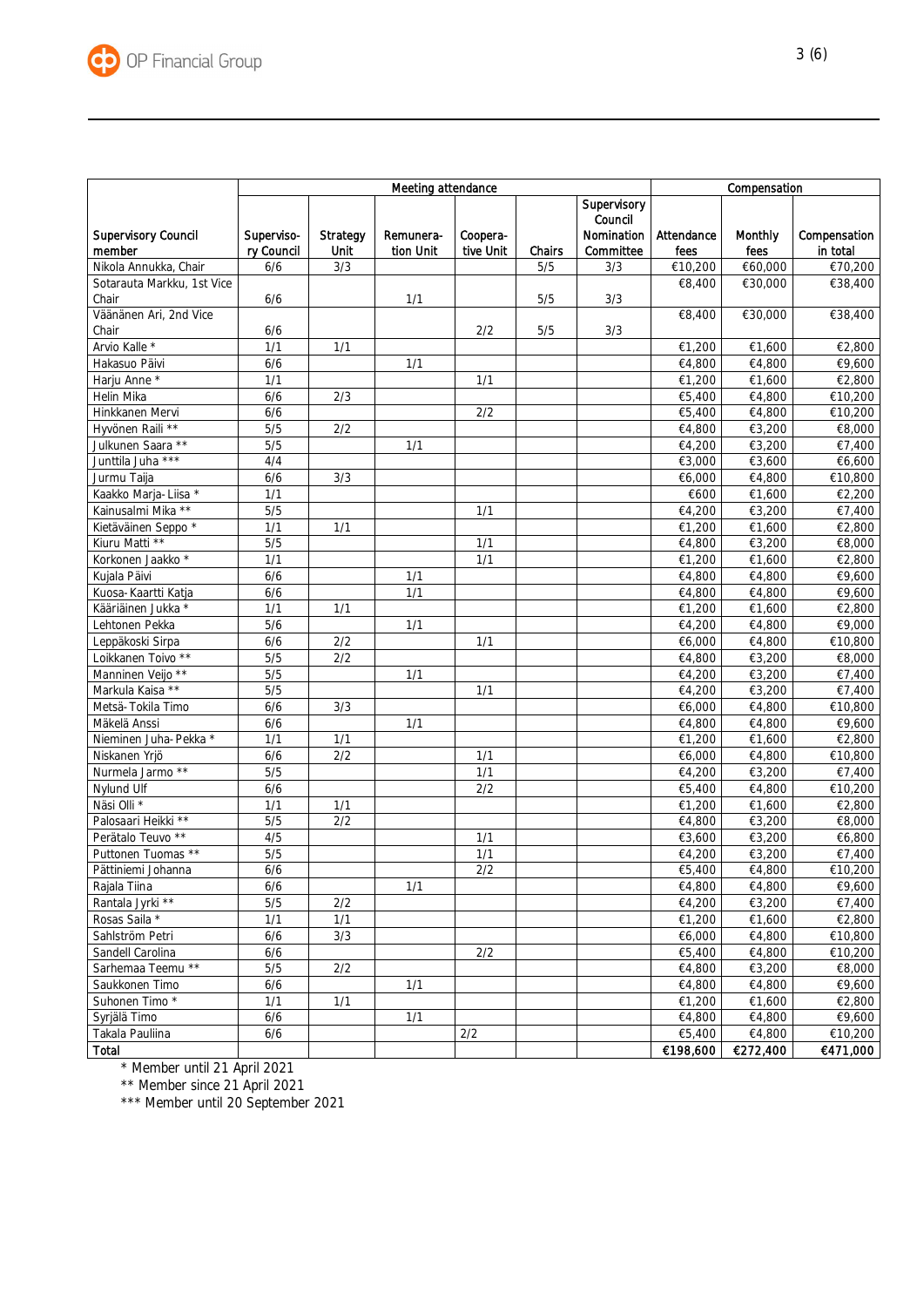

#### <span id="page-4-0"></span>3 COMPENSATION OF MEMBERS OF THE BOARD OF DIRECTORS

Monthly fees for 2021 confirmed by the Board of Directors and payable to the Board Chair, Vice Chairs and members are as follows:

- $\bullet$  Chair  $\epsilon$ 11,000
- Vice Chair €7,000
- Other members €5,000

In addition, chairs of committees are paid a monthly fee of 2,000 euros. All Board members receive an attendance fee of 600 euros for each meeting. Board compensation is paid in cash.

Neither a separate monthly fee for being a Board member nor any attendance fee is paid to the President and Group Chief Executive Officer.

The Chair, Vice Chairs and members of the Board of Directors are covered by voluntary pension insurance, as referred to in the Employees Pensions Act (TyEL), through Ilmarinen Mutual Pension Insurance Company (only monthly fees accumulate TyEL pension).

The table below shows the meeting attendance of the members of the Board of Directors and compensation paid to them in 2021:

|                               | Meeting attendance**                         |                                                  |                               |                         |                                                              |                                                                                             |                    | Compensation    |              |  |
|-------------------------------|----------------------------------------------|--------------------------------------------------|-------------------------------|-------------------------|--------------------------------------------------------------|---------------------------------------------------------------------------------------------|--------------------|-----------------|--------------|--|
| Board member                  | Board of<br><b>Directors</b><br>$\mathbf{r}$ | Nomination<br>and Remune-<br>ration<br>Committee | <b>Risk</b><br>Commit-<br>tee | Audit<br>Commit-<br>tee | <b>Risk and</b><br>Audit<br>Committees'<br>joint<br>meetings | Supervisory<br>Council,<br>Remunera-<br>tion Unit.<br>Nomination<br>Committee<br>and Chairs | Attendance<br>fees | Monthly<br>fees | <b>Total</b> |  |
| Pehkonen Jaakko.<br>Chair     | 19/19                                        | 7/7                                              |                               |                         |                                                              | 14/14                                                                                       | €18,200            | €156,000        | €174,200     |  |
| Heinonen Jarna,<br>Vice Chair | 19/19                                        |                                                  |                               | 5/5                     | 2/2                                                          | 9/9                                                                                         | €16,200            | €84,000         | €100,200     |  |
| Enberg Leif                   | 19/19                                        |                                                  | 9/9                           |                         | 2/2                                                          | 1/1                                                                                         | €15,000            | €60,000         | €75,000      |  |
| Himanen Jari                  | 19/19                                        |                                                  |                               |                         |                                                              | 1/1                                                                                         | €8,400             | €60,000         | €68,400      |  |
| Levoranta Kati                | 19/19                                        | 7/7                                              | 9/9                           |                         | 2/2                                                          | 1/1                                                                                         | €18,600            | €60,000         | €78,600      |  |
| Loikkanen Pekka               | 19/19                                        |                                                  | 9/9                           |                         | 2/2                                                          | 1/1                                                                                         | €15,000            | €84,000         | €99,000      |  |
| Ojanperä Tero                 | 19/19                                        | 7/7                                              |                               | 5/5                     | 2/2                                                          | 1/1                                                                                         | €15,600            | €60,000         | €75,600      |  |
| Palomäki Riitta               | 19/19                                        |                                                  |                               | 5/5                     | 2/2                                                          | 1/1                                                                                         | €12,600            | €84,000         | €96,600      |  |
| Ritakallio Timo               | 19/19                                        |                                                  |                               |                         |                                                              |                                                                                             |                    |                 |              |  |
| Tarkkanen Olli                | 19/19                                        |                                                  |                               |                         |                                                              | 1/1                                                                                         | €8,400             | €60,000         | €68,400      |  |
| Väisänen Mervi                | 19/19                                        | 7/7                                              |                               |                         |                                                              | 1/1                                                                                         | €12,000            | €60,000         | €72,000      |  |
| <b>Total</b>                  |                                              |                                                  |                               |                         |                                                              |                                                                                             | €140,000           | €768,000        | €908,000     |  |

\* Six meetings were held as email meetings with no attendance fees paid, and one meeting lasted two days.

\*\* Part of the meetings of different governing bodies were held on the same day, in which case only one attendance fee was paid.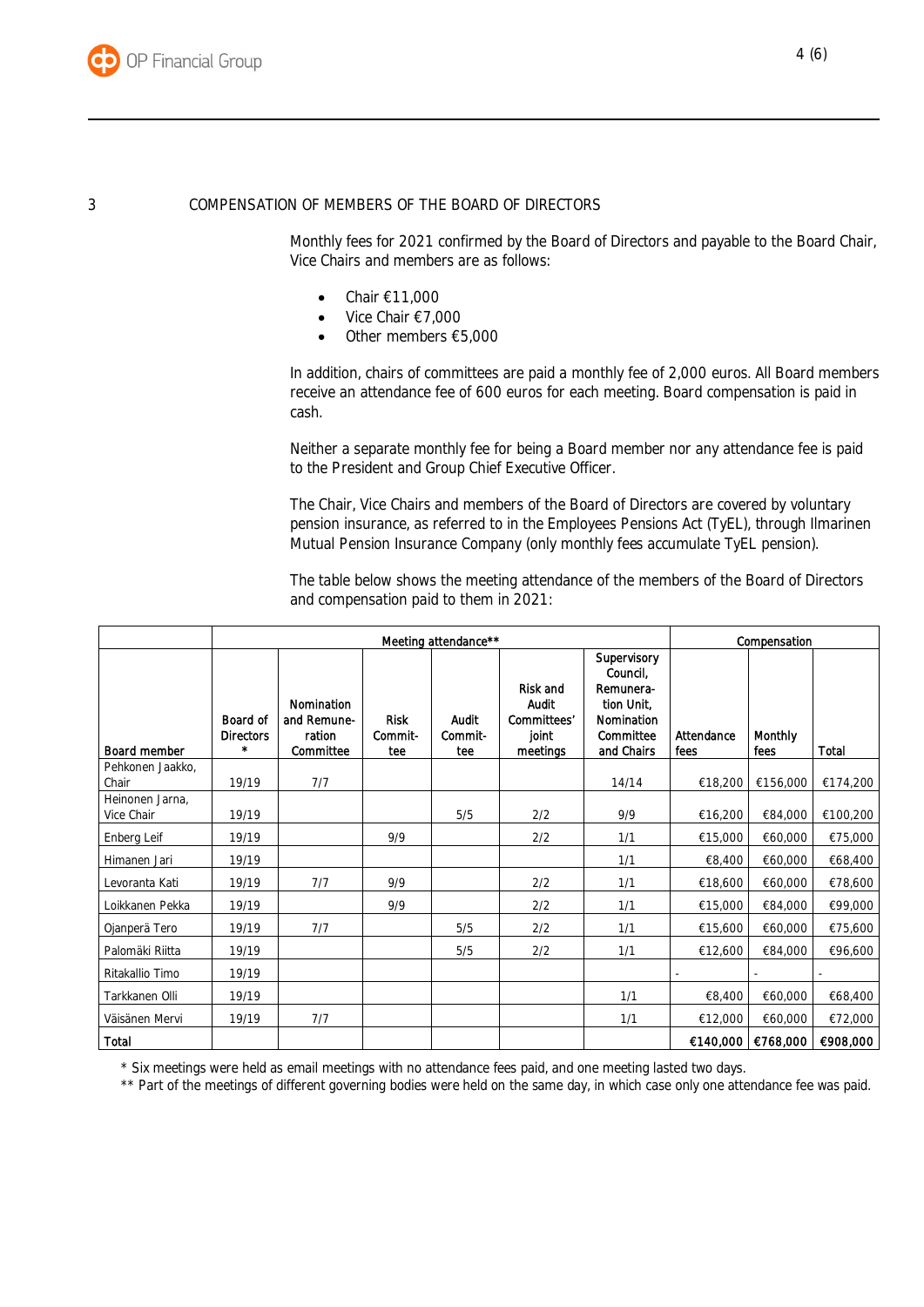### <span id="page-5-0"></span>4 SALARIES, BONUSES AND FRINGE BENEFITS OF THE PRESIDENT AND GROUP CHIEF EXECUTIVE OFFICER AND THEIR DEPUTY

In 2021, Timo Ritakallio, OP Financial Group's President and Group Chief Executive Officer, was paid

- a total salary of €801,000, of which €776,880 in salary and €24,120 in fringe benefits;
- a holiday bonus of €39,000;
- €12,884 in deferred performance-based bonuses earned for 2018;
- €72,231 in deferred performance-based bonuses earned for 2019;
- €20,337 in deferred bonuses earned for the years 2017−2019 under the longterm management remuneration scheme; and
- €100,433 in performance-based bonuses earned for 2020.

Variable remuneration accounted for around 25% of fixed salary.

In 2020, the maximum amount of performance-based bonus for the President and Group Chief Executive Officer was 780,000 euros (12-month total salary). The metrics for the performance-based bonus with a weight of 20% each were as follows:

- Growth differential between income and expenses (percentage points)
- Number of active mobile customers
- RORAC (Return on risk-adjusted capital)
- OP Financial Group's NPS for customer contacts
- Implementing the change in practices (Agile at OP).

In addition, the amount of performance-based bonus was affected by the earnings factor based on OP Financial Group's EBT.

The actual performance-based bonus achieved was 334,778 euros (total salary of around 5 months), of which 30% was paid in 2021 as permitted by regulation.

A total of 351,581 euros of performance-based bonuses earned for the years 2018, 2019 and 2020 and bonuses earned for the years 2017–2019 under the long-term management remuneration scheme will be paid out between 2022 and 2027 under the deferral procedure that complies with regulation. Half of the deferred bonuses will be paid so as to be tied to the value of the return on Profit Share; these bonuses are subject to a one-year retention period.

Based on the defined benefit pension plan, the supplementary pension insurance of the President and Group Chief Executive Officer did not incur costs in 2021.

In 2021, Olli Lehtilä, OP Financial Group's Deputy President and Group Chief Executive Officer, was paid

- a total salary of €456,000, of which €414,850 in salary and €41,150 in fringe benefits;
- a holiday bonus of  $E22,749$ ;
- €26,042 in deferred bonuses earned for the years 2014−2016 under the longterm management remuneration scheme; and
- €57,052 in performance-based bonuses earned for 2020.

Variable remuneration accounted for around 17% of fixed salary.